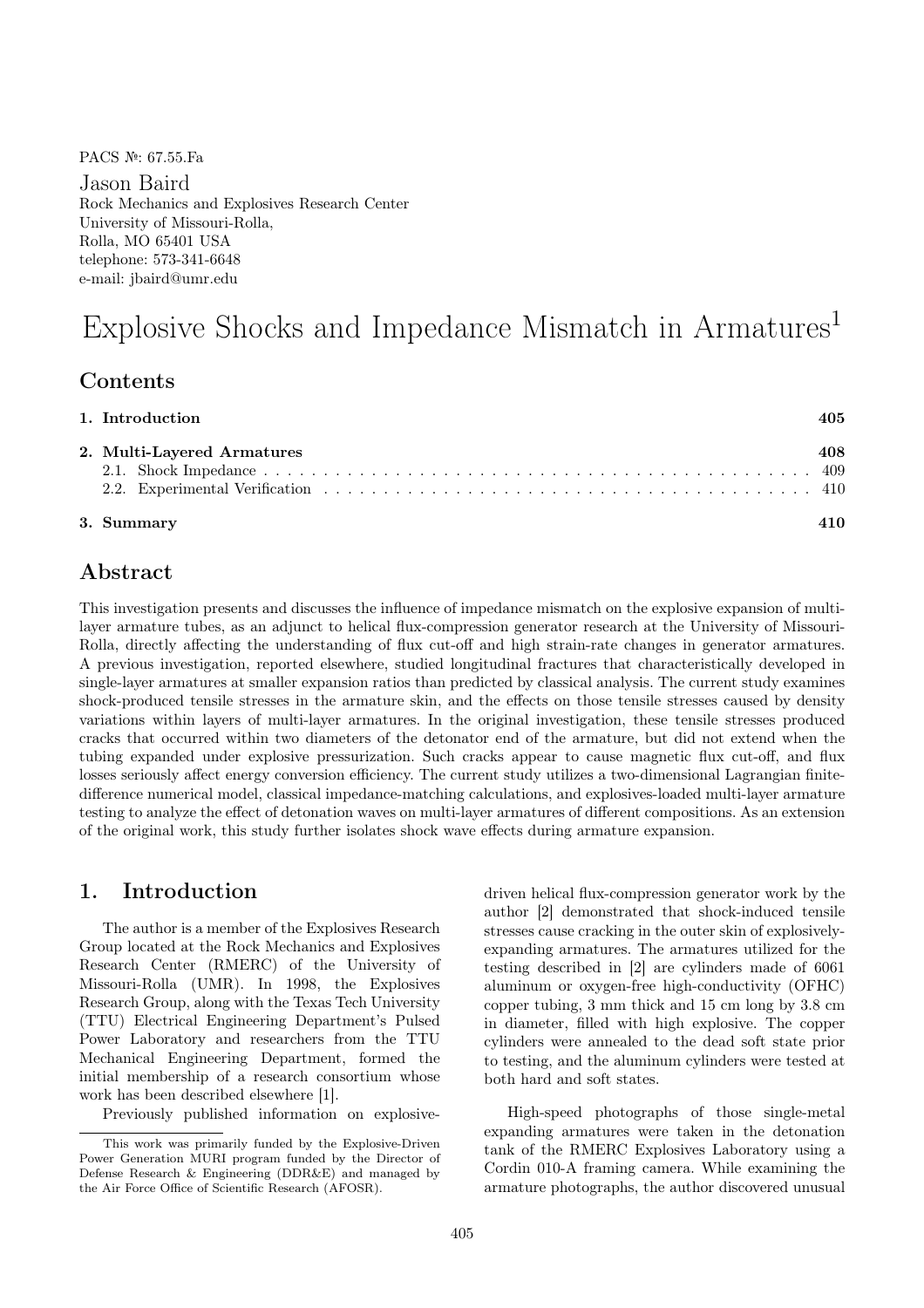

Fig. 1. Armature fracturing. Left – Oxygen-free high-conductivity (OFHC) copper. Right – 6061-T6 Aluminum.



Fig. 2. Cylinder A1 during explosive expansion.

cracking in the armature outer surfaces. The cracks appeared in both metals, no matter which annealed state was used in the tests. In a typical test, as the detonation progressed along the explosive charge the cylinder expanded according to the progress of the detonation through it. The longitudinal cracks, evident on framing camera photographic exposures, began on the surfaces of the detonator end of the cylinders. The cracking was unusual, because in each test, the longitudinal fractures appeared as soon as explosive expansion began, and stopped their extension at identical distances along the cylinders. Fig. 1 is a composite photo of two such cylinders, showing the longitudinal fractures. The fractures were postulated to be the source of one or more generator inefficiencies, due to magnetic flux losses.

The armature is part of the electric circuit within the generator. As magnetic flux within the helical generator is created due to electrical seeding of the stator windings, electric currents begin flowing on the outer surface of the armature in a circumferential direction due to the magnetic field orientation. The flow of these currents must not be disturbed if the flux is to be compressed efficiently between the expanding armature and the stator. If the current flow is disturbed, the magnetic field will be affected. If the current flow is retarded by features such as



Fig. 3. Cylinder A2 during explosive expansion.



Fig. 4. Cylinder A3 during explosive expansion.

longitudinal cracks on the surface of the armature, it is hypothesized that arcing will occur between the armature and the stator. The arcing will create a very hot plasma, causing the stator insulation to break down before the sliding contact reaches that location. Because arcing causes the current flowing from the armature to the stator to jump ahead of the sliding contact, and the sliding contact is no longer part of the current path, compressed magnetic flux is trapped in the region between the sliding contact and the arc. The trapped flux is lost to the compression process,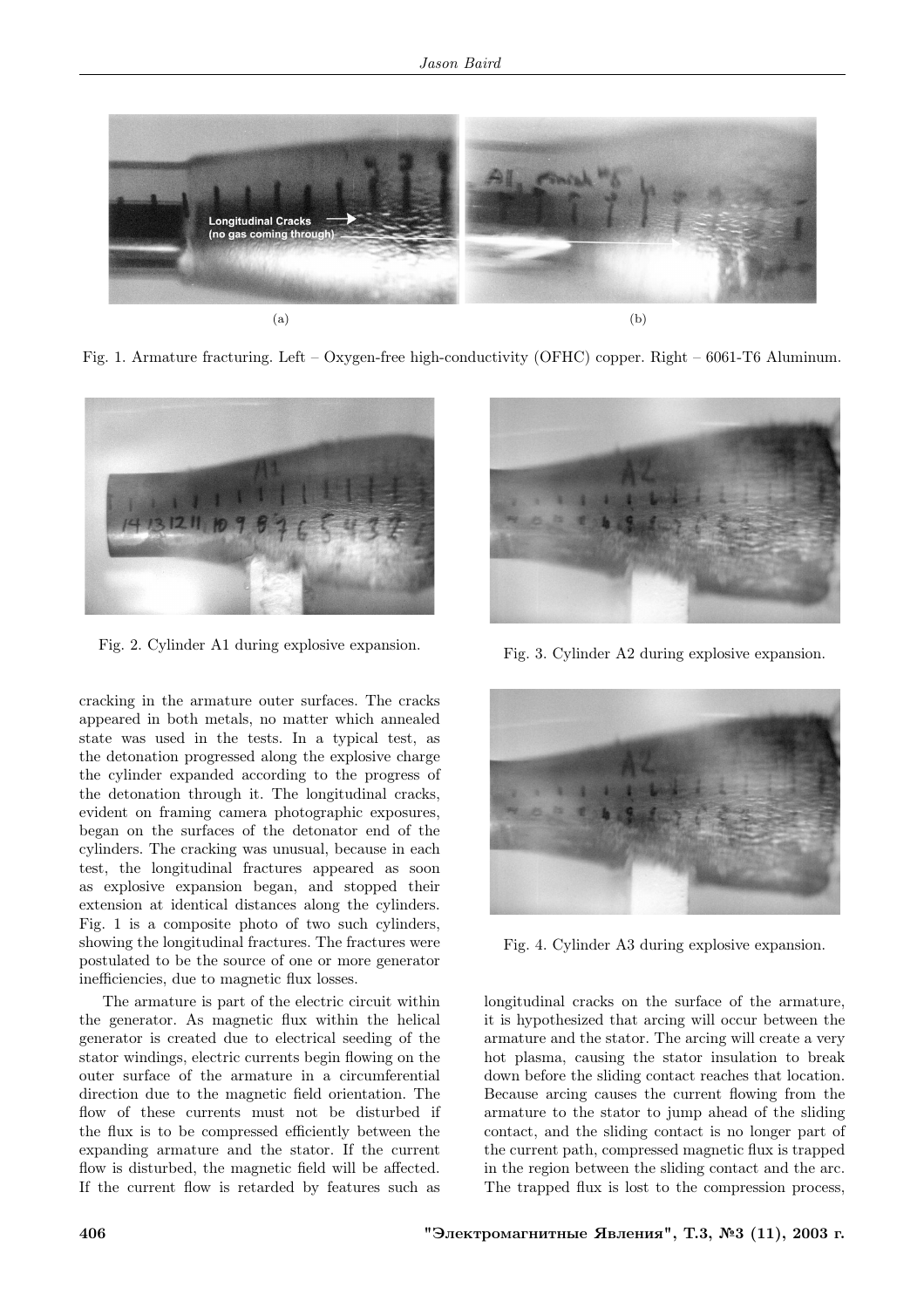

Fig. 5. Cylinder B1 during explosive expansion.



Fig. 6. Cylinder B2 during explosive expansion.

and is a source of inefficiency [3].

In RMERC armature tests, explosive detonation is initiated at the center of one end of the explosive charge within the armature tube. As the detonation wave proceeds through the length of the explosive charge, the armature tube expands into a truncated conical shape and the cone shape moves along the tube in the same direction as the explosive detonation wave. All engineering materials begin to break when stressed beyond their strength limitations, and when the metal in the armature is expanded beyond a certain point it begins to crack. In the armatures tested, this limit is reached when the armature is expanded to about twice its original diameter [4]. Cracking at this degree of expansion would have no effect on generator performance as designed, because the armature has already expanded through the stator and the time for flux compression is completed. In our tests, as expected, after expanding to about two times its original diameter the armature begins to break apart, with high-speed photography showing detonation products escaping through fractures in the metal.

Explosive expansion produces circumferential strains in an armature. Cracks caused by expansion begin where the stresses first exceed the tube material's ultimate strength, and such expansion



Fig. 7. Cylinder B3 during explosive expansion.



Fig. 8. Cylinder C1 during explosive expansion.



Fig. 9. Cylinder C2 during explosive expansion.

cracks extend from their origins along the armature as the armature is expanded explosively. The fracturing that was the topic of [1] and of this paper, however, occurred much sooner in the expansion process than is expected according to classical stress-strain analysis. As shown by framing camera photography, this longitudinal fracturing only occurs within two diameters of the initiator end of the armatures. Also, after their initiation, the fractures do not extend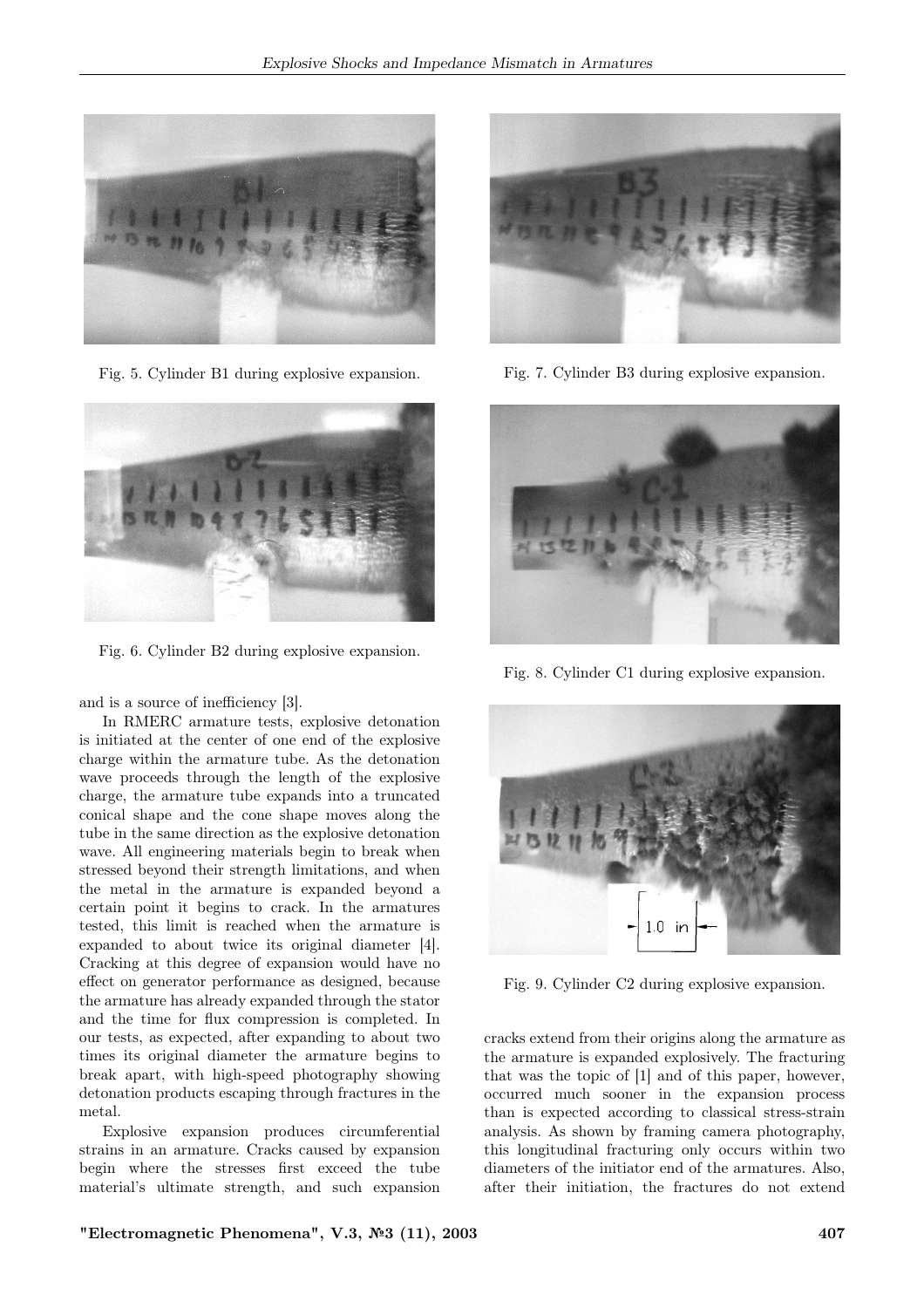

Fig. 10. Cylinder C3 during explosive expansion.



Fig. 11. Cylinder 1A during explosive expansion.

themselves along the expanding tube as would be expected if they were purely a result of explosive expansion of the armatures.

The immediate and easy assumption is that armature expansion is the root cause of the unusual longitudinal fractures. Unfortunately, the fractures occur at much lower armature diameter expansion ratios than was expected in the generator design  $(< 2$ ). In addition, classical analysis shows that explosive expansion causes cracks that begin on the inner surface of the armature, but the longitudinal cracks noted in our high-speed photos began on or near the outer surface. These were two of several clues lead to suspicion that shock dynamics, rather than explosive pressurization, is the root cause of the fracturing [1].

Given the alternating compressive and tensile stresses in the first two diameters of end-initiated armatures, as predicted by analysis and simulation [1], it is reasonable to expect that longitudinal cracks form where tensile detonation wave reflections occur as shocks traverse the large density change from armature metal to the surrounding atmosphere. These tensile waves cause crack initiation points. The points form a preconditioned, damaged area through low-cycle fatigue. Immediately after the crack initiation loci are created, compressive stresses are



Fig. 12. Cylinder 2A during explosive expansion.



Fig. 13. Cylinder 1B during explosive expansion.



Fig. 14. Cylinder 2B during explosive expansion.

imposed on them, keeping the incipient cracks closed. These incipient flaws are opened into cracks a few microseconds later, as expansion of the armature tube due to explosive pressurization begins. The regions farther down the tube, beyond the preconditioned area, expand normally and do not crack until the tube expands beyond the stator position.

# 2. Multi-Layered Armatures

When a shock wave moving through a medium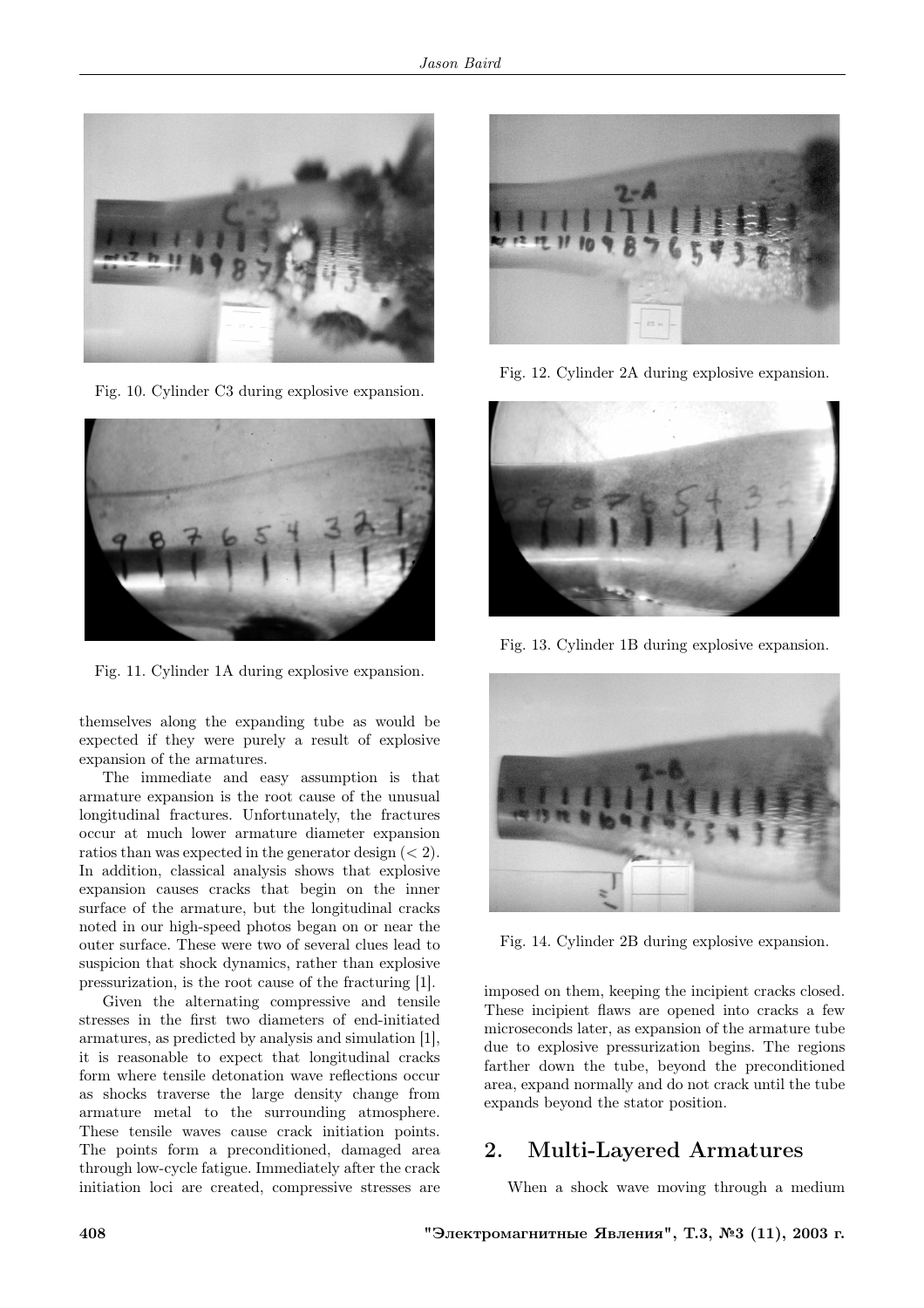

Fig. 15. Cylinder Lex 1 during explosive expansion.

arrives at a boundary, it may partially or totally reflect back into the incident medium as a compressive wave or as a rarefaction, or it may be entirely transmitted into the adjoining medium. What happens to the wave depends on the degree of shock impedance mismatch between the media at the boundary.

#### 2.1. Shock Impedance

The shock impedance of a material is equal to the product of its pre-shocked density and the velocity of the shock in the material. When it impinges on a boundary, the shock wave will reflect as a compressive wave if the adjoining medium has higher shock impedance than the incident medium or as a rarefaction (tensile wave if in a solid) if the adjoining medium has lower shock impedance than the incident medium. No reflection will take place if the impedances are equal. The greater the impedance mismatch, the greater the portion of the shock energy reflected, and the smaller the portion transmitted. This has been verified experimentally [5].

The author postulated that including low-density layers between high-density materials through the thickness of the armature would affect the tensile stress generated within the outer layer by reflection of the shock as it leaves the armature. Each reflection should reduce the shock energy transmitted to the next material layer. To verify this, simulations were performed of a multi-layer armature, composed of inner and outer 1 mm layers of OFHC copper with a 1 mm inner layer of acrylic polymer  $(Plexiglas)$ , using the Two-Dimensional Lagrangian code (TDL) from [6]. The simulation investigated tensile stress reduction in the outer, metal layer through impedance mismatch within the armature thickness. The simulation predicted lower tensile stresses at the armature surface than in metallic armatures, but the stresses still exceeded the ultimate strength of the copper outer layer. Additionally, the region of tensile stress in the simulation spans most of the outer layer, and it moves along the length of the armature as the simulation progresses. This is in contrast to the single layer armature, wherein the tensile stress region follows a trajectory away from the armature surface after its initial appearance.

As another check of this postulate, shock impedances were calculated and the expected outcome of testing based on those results was compared to actual test results generated by explosive testing of multi-layer armatures.

The shock impedances of the materials involved in the testing were determined in the following manner [5,7].

Determination of the pressure and particle velocity at a material interface allows calculation of shock impedance:

$$
Z = \rho_0 U,
$$
  
\n
$$
P = \rho_0 uU,
$$
  
\n
$$
Z = \rho_0 \left(\frac{P}{\rho_0 u}\right) = \frac{P}{u}
$$
\n(1)

where  $Z$  is shock impedance,  $\rho_0$  is initial density,  $u$  is interface particle velocity,  $U$  is shock velocity, and  $P$  is interface pressure. Note that in this set of calculations:

- Shock pressure at the explosive charge to armature interface was determined to be 38.65 GPa [8].
- The detonation/shock wave travels from left to right across the material interface.

The governing Hugoniot equation for waves traveling from left to right is:

$$
P = \rho_0 C_0 u + \rho_0 S u^2.
$$
 (2)

(2) The governing Hugoniot equation for waves traveling from right to left is:

$$
P = \rho_0 C_0 (u_0 - u) + \rho_0 S (u_0 - u)^2 \tag{3}
$$

 $C_0$  and  $S$  are unreacted Hugoniot coefficients, and along with the initial density, they were determined to be:

|                                         | $\rho_0$ ,<br>$g/cm^3$ | $C_0$ ,<br>km/sec | $\overline{S}$ |
|-----------------------------------------|------------------------|-------------------|----------------|
| $\arcsin(Lucite@)$<br>Plexiglas@() [7]: | 1.181                  | 2/260             | 1.816          |
| 6061 Aluminum [9]:                      | 2.703                  | 5.350             | 1.340          |
| OFHC Copper [7]:                        | 8.930                  | 3.940             | 1.489          |
| Atmosphere (air,<br>helium, etc.) [7]   | 0.001                  | 0.899             | 0.939          |

The technique used to generate the impedances is to work from the known shock pressure at the inner surface of the armature, outward through the armature layers and their interfaces, calculating unknowns and using them in (2) and (3) to find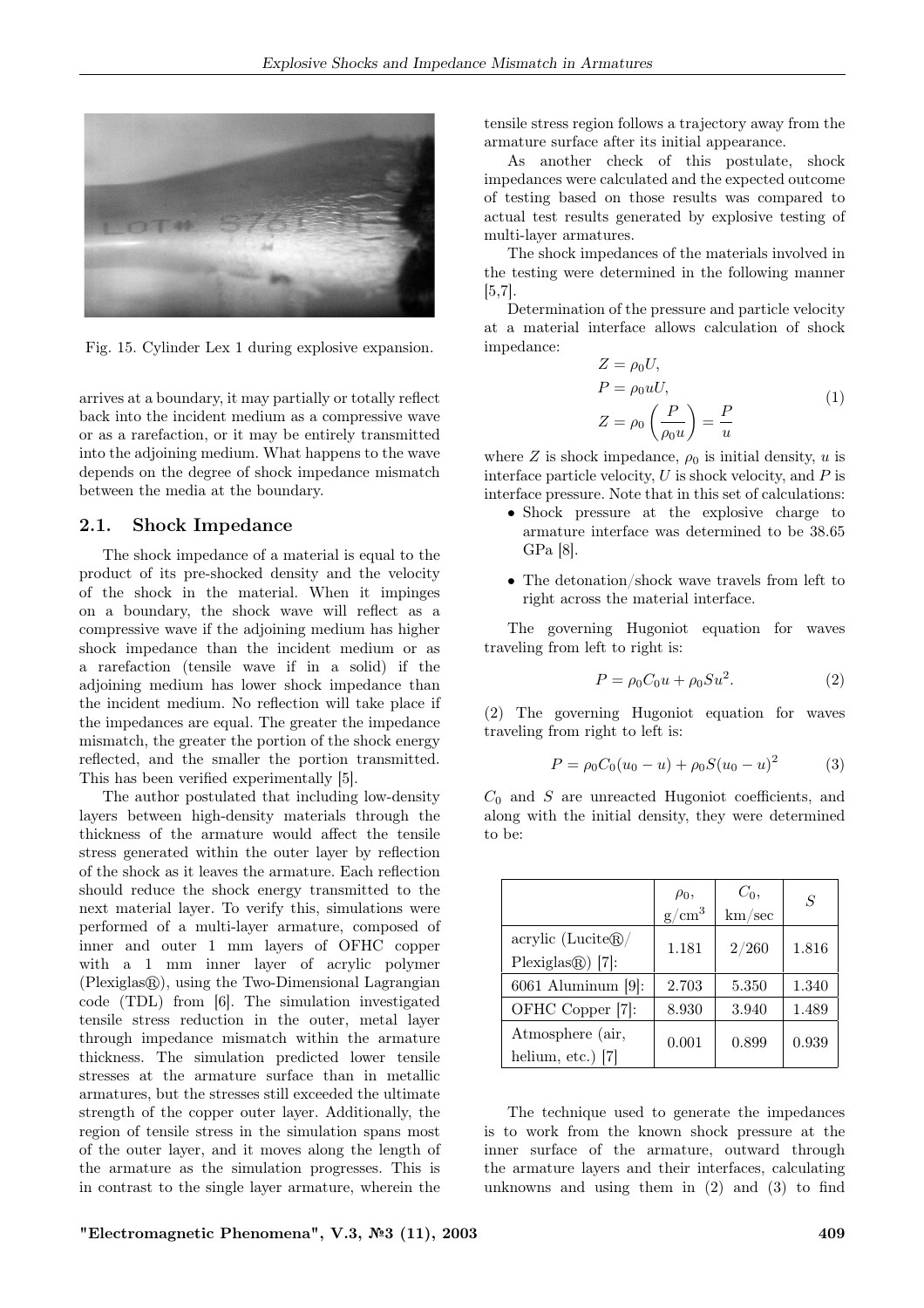interface pressures and particle velocities. These pressures and velocities are then used in (1) to find the shock impedance between the two layers.

First, the particle velocity in the innermost layer of the armature (the material next to the explosive charge) is found using the explosive shock pressure in (2), the right-traveling wave equation. Substituting the derived particle velocity and the explosive shock pressure into (1) produces the impedance at the explosive-innermost layer interface. Next, since the pressures within the innermost layer and the next (second) layer are equal at their interface, the equation of the (left-traveling) wave reflected from the interface (3) is set equal to the equation of the (right-traveling) wave transmitted through the interface (2) and the combined equation solved for the particle velocity at the interface. Using the resulting value for particle velocity in the second layer, (2) is solved for the shock pressure within the second layer. As before, use of the particle velocity and the shock pressure in equation (1) produces the shock impedance at the second interface.

This procedure, when utilized in a step-wise fashion through the thickness of the armature, gives the shock impedances for each layer of the armature, and for the atmosphere surrounding the armature. Comparison of the final two impedances determines the impedance mismatch seen by the shock as it leaves the armature. As a figure of merit, the smaller the absolute value of the impedance mismatch, the less shock energy reflected back into the armature material, and the lower the tensile stress generated within the outer layer of the armature.

Examination of the results (Table 1) indicates that an armature with copper inside and aluminum outside has the lowest impedance mismatch, followed closely by a simple, single-layer aluminum armature. Impedance mismatch results are in step with the simulation results. Including an acrylic layer or an atmosphere layer within the thickness of the armature produces no apparent advantage.

#### 2.2. Experimental Verification

To verify the simulation and impedance mismatch results, multi-layer cylinders were tested. For these tests, two different photography methods were used. High-speed Cordin framing camera photography (1 frame per 2  $\mu$ sec) was used to take the photos of the A, B, C, 2A, 2B, and Lex 1 cylinder tests, while a digital camera was used to photograph the 1A and 1B tests. The digital images were acquired using a gated image intensifier that allowed single frames to be taken with an exposure of 60 nanosec per frame.

The "A"and "B"series of tests utilized bi-metallic cylinders having copper outside and aluminum inside; the "A"series with the aluminum approximately twice the copper thickness, and the "B"series of tests having the copper approximately twice the aluminum thickness.

The "C"test series utilized multi-layered cylinders composed of layers of copper (outside), Flexaneт rubber (middle), and aluminum (inside). The cylinders in these tests were each 15 cm long, 3.8 cm outside diameter, with consistent thicknesses for each cylinder that varied from 2.82 to 3.43 mm (Table 2).

The primary observation made from this data indicates that expansion angle is sensitive to armature density; generally, the armatures with aluminum in greater proportion of the total thickness demonstrate greater expansion angle compared to those with a greater proportion in copper. The "C"series cylinders approached the performance of the "A"series, according to this data.

Unfortunately, the data do not reflect the appearances of the armature surfaces during explosive expansion. Figures 2 through 10 contain photos of each of the cylinders in the three series, with each photo taken at approximately the same point in explosive expansion. Note that the surfaces of the "B"series cylinders are smoother, beyond about 4 cm from the initiation end of the explosive charge, than those of the "A"series. The "C"series cylinders did not perform to expectations. Apparently, voids within the cured Flexane@material caused rapid, almost random penetrations of the outer, copper layer of each cylinder during explosive expansion. Depending on the method of assembly, it is very difficult to form a void-free layer between cylindrical metal layers when using an in-situ cured elastomer such as  $Flexane@$ as the filler.

Figures 11 through 15 contain photos of cylinders 1A, 2A, 1B, 2B, and Lex 1 (aluminum with an inner liner of Lexanт plastic) undergoing explosive expansion, with the digital photos (1A and 1B) taken earlier in the expansion process than the film photos. The external surfaces are smoother and cracking is less severe in the cylinders with aluminum outer layers (1A, 2A, and Lex 1) than in the cylinders with copper outer layers (1B and 2B). The expansion performance of these cylinders parallels that of the "A"and "B"series cylinders as mentioned above.

## 3. Summary

The postulate that premature longitudinal cracking in armatures could be controlled by forcing shocks and rarefactions to transit surfaces between materials of large density difference was not verified in this series of simulations, analyses, and tests. Armatures composed of an inner OFHC copper layer and an outer layer of 6061 aluminum had lower impedance mismatches at their outer surfaces than all other designs; their superiority, however, was not large enough,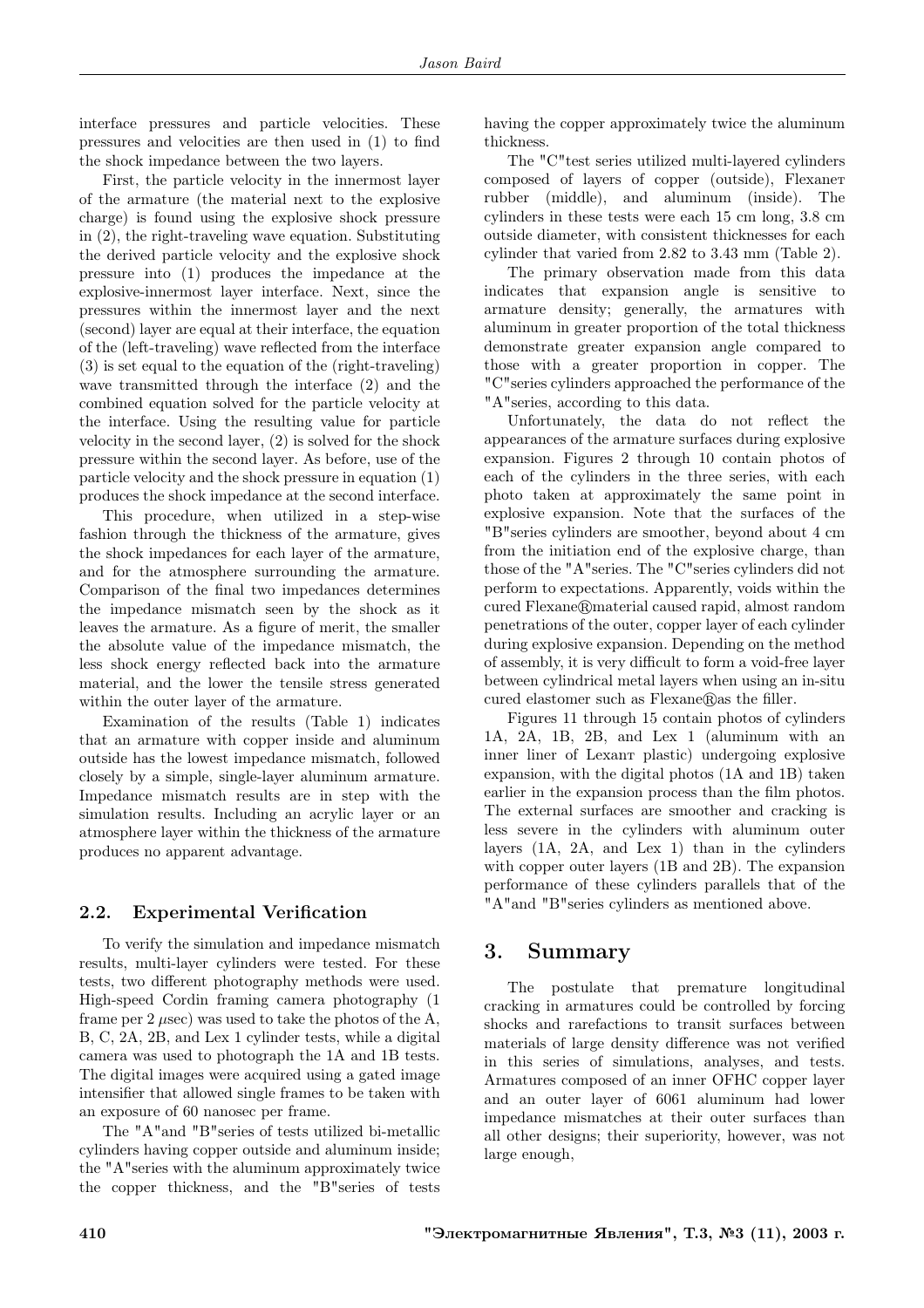|                         | P at material to C-4 interface= 38.65 |                        |                                       |             |                | At first cylinder material<br>interface |                   |                 | At interface<br>at outer surface<br>of cylinder |                   |                 |
|-------------------------|---------------------------------------|------------------------|---------------------------------------|-------------|----------------|-----------------------------------------|-------------------|-----------------|-------------------------------------------------|-------------------|-----------------|
|                         |                                       |                        | Inner material                        |             |                | Impedance                               |                   |                 |                                                 | Impedance         |                 |
|                         |                                       |                        | Unreacted<br>Hugoniot<br>coefficients |             | Impe-<br>dance | Inter-<br>face                          | Outer<br>material | Diffe-<br>rence | Inter-<br>face                                  | Outer<br>material | Diffe-<br>rence |
|                         |                                       | $\rho_0$ ,<br>$g/cm^3$ | C,<br>km/sec                          | $\mathbf S$ | Ζ              | $\mathbf P$                             | Ζ                 | $Z_{\rm diff}$  | $\mathbf P$                                     | Ζ                 | $Z_{\rm diff}$  |
| Explosive-<br>Acrylic-  | Acrylic-                              | 1.181                  | 2.260                                 | 1.816       | 10.536         | 98.043                                  | 27.414            | 16.878          | 0.070                                           | 0.010             | $-27.405$       |
| Aluminum-<br>Atmos      | Aluminum                              | 2.703                  | 5.350                                 | 1.340       |                |                                         |                   |                 |                                                 |                   |                 |
|                         | Atmosphere                            | 0.001                  | 0.899                                 | 0.939       |                |                                         |                   |                 |                                                 |                   |                 |
| Explosive-<br>Aluminum  | Aluminum                              | 2.703                  | 5.350                                 | 1.340       | 21.097         | 74.535                                  | 53.655            | 32.559          | 0.013                                           | 0.005             | $-53.651$       |
| Copper-<br>Atmos        | OFHC<br>copper                        | 8.930                  | 3.940                                 | 1.489       |                |                                         |                   |                 |                                                 |                   |                 |
|                         | Atmosphere                            | 0.001                  | 0.899                                 | 0.939       |                |                                         |                   |                 |                                                 |                   |                 |
| Explosive-<br>Copper-   | Aluminum                              | 2.703                  | 5.350                                 | 1.340       | 46.287         | 25.611                                  | 19.274            | $-27.013$       | 0.012                                           | 0.004             | $-19.270$       |
| Aluminum-<br>Atmos      | OFHC<br>copper                        | 8.930                  | 3.940                                 | 1.489       |                |                                         |                   |                 |                                                 |                   |                 |
|                         | Atmosphere                            | 0.001                  | 0.899                                 | 0.939       |                |                                         |                   |                 |                                                 |                   |                 |
| Explosive-<br>Atmos-    | OFHC<br>copper                        | 8.930                  | 3.940                                 | 1.489       | 0.217          | 154.177                                 | 66.167            | 65.950          | 0.032                                           | 0.007             | $-66.160$       |
| Copper-<br>Atmos        | Atmosphere                            | 0.001                  | 0.899                                 | 0.939       |                |                                         |                   |                 |                                                 |                   |                 |
| Explosive-<br>Atmos-    | Aluminum                              | 2.703                  | 5.350                                 | 1.340       | 0.217          | 154.152                                 | 31.941            | 31.724          | 0.124                                           | 0.013             | $-31.928$       |
| Aluminum-<br>Atmos      | Atmosphere                            | 0.001                  | 0.899                                 | 0.939       |                |                                         |                   |                 |                                                 |                   |                 |
| Explosive-<br>Aluminum- | Aluminum                              | 2.703                  | 5.350                                 | 1.340       | 21.097         |                                         |                   |                 | 0.021                                           | 0.006             | $-21.091$       |
| Atmos                   | Atmosphere                            | 0.001                  | 0.899                                 | 0.939       |                |                                         |                   |                 |                                                 |                   |                 |
| Explosive-<br>Copper-   | OFHC<br>copper                        | 8.930                  | 3.940                                 | 1.489       | 46.287         |                                         |                   |                 | 0.005                                           | 0.003             | $-46.284$       |
| Atmos                   | Atmosphere                            | 0.001                  | 0.899                                 | 0.939       |                |                                         |                   |                 |                                                 |                   |                 |

#### Table 1. Multi-layered armature material impedance matching

All P are in GPa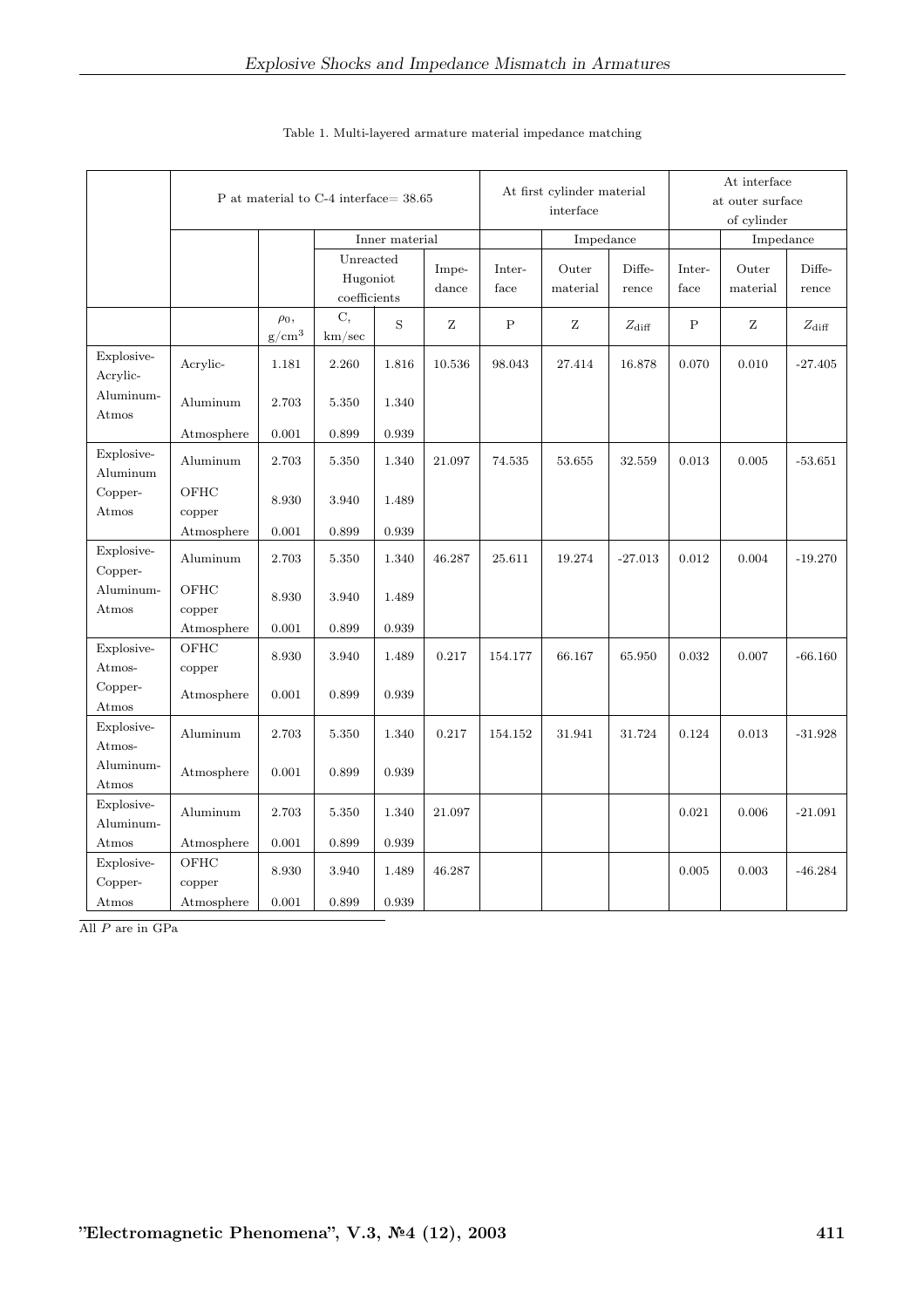|                | Layer Thickness, mm |                         |                |           |       |             |
|----------------|---------------------|-------------------------|----------------|-----------|-------|-------------|
|                | Outside             | Middle                  | Inner          | Expansion |       |             |
| Cylinder       | Copper              | Flexane@                | Aluminum       | Total     | Ratio | Angle, deg. |
| A <sub>1</sub> | 1.14                | n/a                     | 2.29           | 3.43      | 1.9   | 12.0        |
| A2             | 1.27                | $\mathrm{n}/\mathrm{a}$ | 2.01           | 3.28      | 2.2   | 13.0        |
| A3             | 0.86                | n/a                     | 2.16           | 3.02      | 2.2   | 12.5        |
| Average        | 1.09                |                         | 2.15           | 3.24      | 2.1   | 12.5        |
| B1             | 1.91                | n/a                     | 1.27           | 3.18      | 1.8   | 9.0         |
| B <sub>2</sub> | 2.03                | n/a                     | 1.02           | 3.05      | 2.0   | 12.0        |
| B3             | 1.98                | $\mathrm{n}/\mathrm{a}$ | 1.19           | 3.17      | 1.8   | 8.5         |
| Average        | 1.97                |                         | 1.16           | 3.13      | 1.9   | 9.8         |
| C1             | 1.14                | 0.91                    | 1.14           | 3.19      | 2.0   | 14.0        |
| C2             | 1.12                | 0.97                    | 1.24           | 3.33      | 2.0   | 11.5        |
| C3             | 0.89                | 0.89                    | 1.04           | 2.82      | 1.9   | 11.5        |
| Average        | $1.05\,$            | 0.92                    | 1.14           | 3.11      | 2.0   | 12.3        |
|                | Aluminum            |                         | Copper         |           |       |             |
| 1A             | (not measured)      | n/a                     | (not measured) |           | 1.6   | 11.0        |
| 2A             | 1.56                | n/a                     | 1.56           | 3.12      | 1.7   | 12.0        |
| Average        |                     |                         |                |           | 1.7   | 11.5        |
| 1B             | (not measured)      | n/a                     | (not measured) |           | 1.5   | 10.0        |
| 2B             | 1.61                | n/a                     | 1.55           | 3.16      | 1.9   | 10.0        |
| Average        |                     |                         |                |           | 1.7   | 10.0        |
|                | Aluminum            |                         | Lexan@         |           |       |             |
| Lex 1          | 3                   | n/a                     | 3.18           | 6.18      | 2.0   | 13.0        |

compared to single layer armatures of 6061 aluminum, to make their extra complexity worthwhile. The simulations and analyses were verified by high-speed framing photography.

It is possible that further layering, or use of other metals combined with less dense materials, will reduce tensile strains in the outer armature skin to the point that premature cracking will not occur. Unfortunately, the contract under which this work is being performed will end shortly, and not further funding is anticipated.

# Acknowledgement

The author would like to acknowledge the assistance of Dr. Jahan Rasty of Texas Tech University, for providing some of the materials used in testing.

Manuscript received October 10, 2003

## References

- [1] Baird J. and Worsey P.N. The Causes of Armature Surface Fracturing Within Helical Flux Compression Generators// IEEE Trans. on Plasma Sci. Sp. Issue on Pulsed-Power Sci. and Tech. – Oct. 2002. – V. 30, N. 5. – P. 1647–1653.
- [2] Neuber A.A., Dickens J.C., Krompholz H., Schmidt M.F.C., Baird J., Worsey P.N., and Kristiansen M. Optical Diagnostics on Helical Flux Compression Generators // IEEE Trans. Plasma Sci. – Oct. 2000. – V. 28, N. 5. – P. 1445– 1450.
- [3] Knoepfel H.E. Pulsed High Magnetic Fields. – Amsterdam: North-Holland. – 1970.
- [4] Ugural A.C. and Fenster S.K. Advanced Strength and Applied Elasticity. – New York: Elsevier North Holland. – 1979.